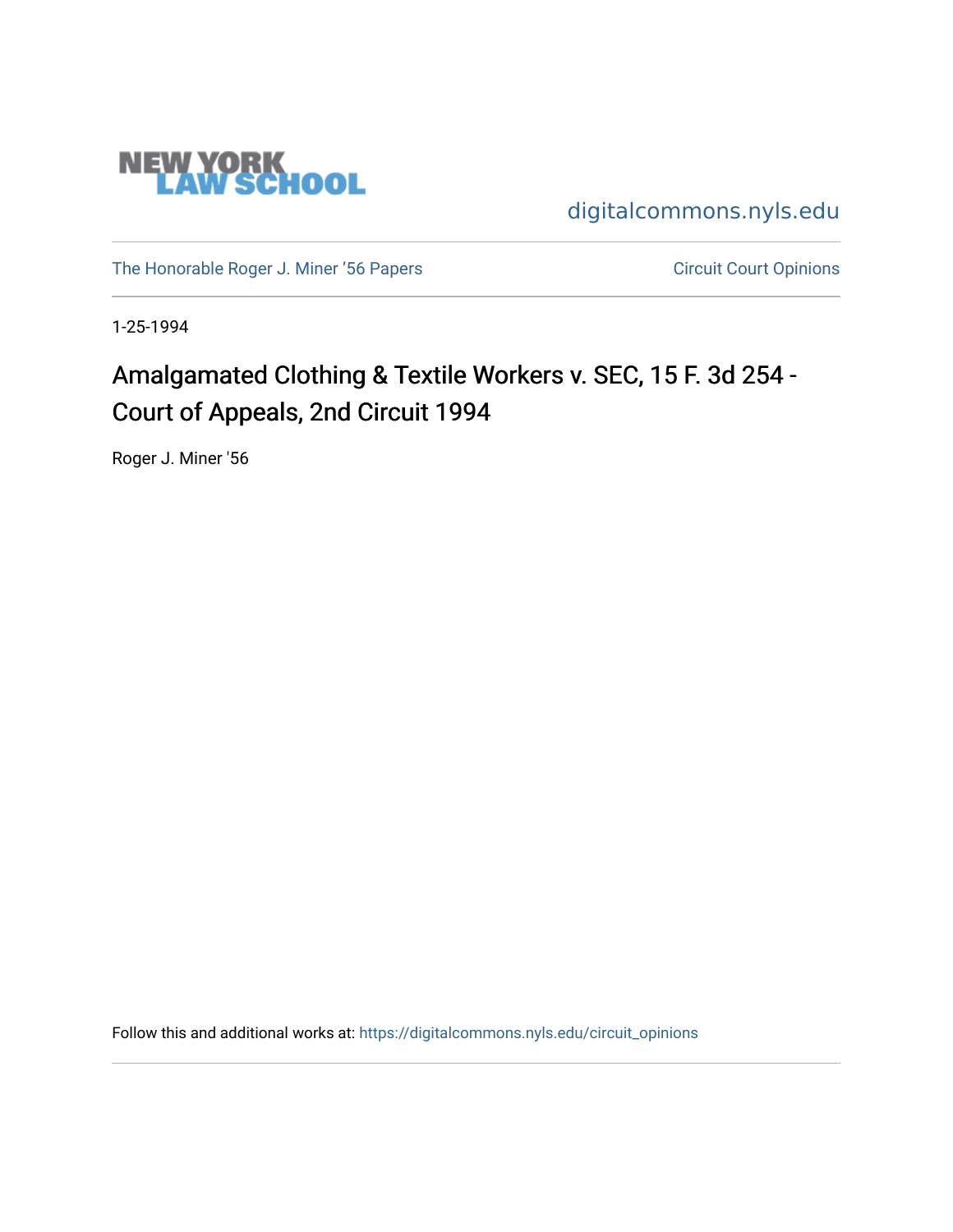#### 15 F.3d 254 (1994)

#### AMALGAMATED CLOTHING AND TEXTILE WORKERS UNION, Petitioner,

v.

### **SECURITIES AND EXCHANGE COMMISSION, Respondent,**

#### Brown Group, Inc., Intervenor.

No. 540, Docket, 93-4120. August Term, 1993.

#### United States Court of Appeals, Second Circuit.

Argued November 15, 1993. Decided January 25, 1994.

255 \*255 Cornish F. Hitchcock (Alan B. Morrison, Public Citizen Litigation Group, Washington, DC, of counsel), for petitioner.

Jacob H. Stillman (Paul Gonson, Acting Gen. Counsel, Lucinda O. McConathy, Asst. Gen. Counsel, Christopher Paik, Sr. Counsel, S.E.C., Washington, DC, of counsel), for respondent.

Thomas C. Walsh (Douglas W. King, Bryan Cave, St. Louis, MO, of counsel), for intervenor.

Before: MINER, MAHONEY and HEANEY,<sup>[1]</sup> Circuit Judges.

MINER, Circuit Judge:

Petitioner Amalgamated Clothing and Textile Workers Union ("ACTWU") petitions this Court, pursuant to section 25(a)(1) of the Securities Exchange Act of 1934 ("the Act"), 15 U.S.C. § 78y(a)(1), to review the decision of respondent Securities and Exchange Commission ("SEC" or "Commission") not to bring an enforcement action against intervenor Brown Group, Inc. ("Brown") for the omission from its proxy materials of a proposed shareholder resolution submitted by ACTWU that would require Brown to undertake an evaluation of current health care reform proposals.

We dismiss the petition because this Court lacks jurisdiction to review the decision of the SEC.

### **BACKGROUND**

Brown is a publicly traded company that manufactures and sells shoes at wholesale and retail. It is the largest importer of women's shoes in the country. ACTWU represents employees in some of Brown's manufacturing operations and owns sixtytwo shares of Brown common stock.

In a letter dated December 24, 1992 from Michael R. Zucker, director of ACTWU's Office of Corporate and Financial Affairs, to B.A. Bridgewater, Jr., Brown's Chairman, ACTWU submitted a resolution for inclusion in Brown's proxy materials for the annual meeting to be held on May 27, 1993. ACTWU's request was made pursuant to SEC Rule 14a-8, 17 C.F.R. § 240.14a-8, which requires a company registered with the SEC to include in its proxy statements, and identify for an affirmative or negative vote in its forms of proxy, proposals submitted by shareholders. ACTWU's proposed resolution provided:

BE IT RESOLVED: The shareholders of Brown Group, Inc. (the "Company") hereby request that the Board of Directors establish a Committee of the Board ("Committee") for the purpose of evaluating the impact of various health care reform proposals on the Company. Further, this Committee should be directed to prepare a report of its findings within a reasonable period. The report should be made available at a reasonable cost to any shareholder upon written request.

Brown's general counsel, Robert D. Pickle, wrote to the SEC's Office of Chief Counsel on January 21, 1993, advising the SEC of ACTWU's proposed resolution and further informing the SEC that Brown deemed it proper to omit the resolution from its proxy materials pursuant to SEC Rules 14a-8(c)(3), (6) and (7) because the supporting statement accompanying the resolution included false or misleading statements, the resolution related to matters beyond Brown's control, and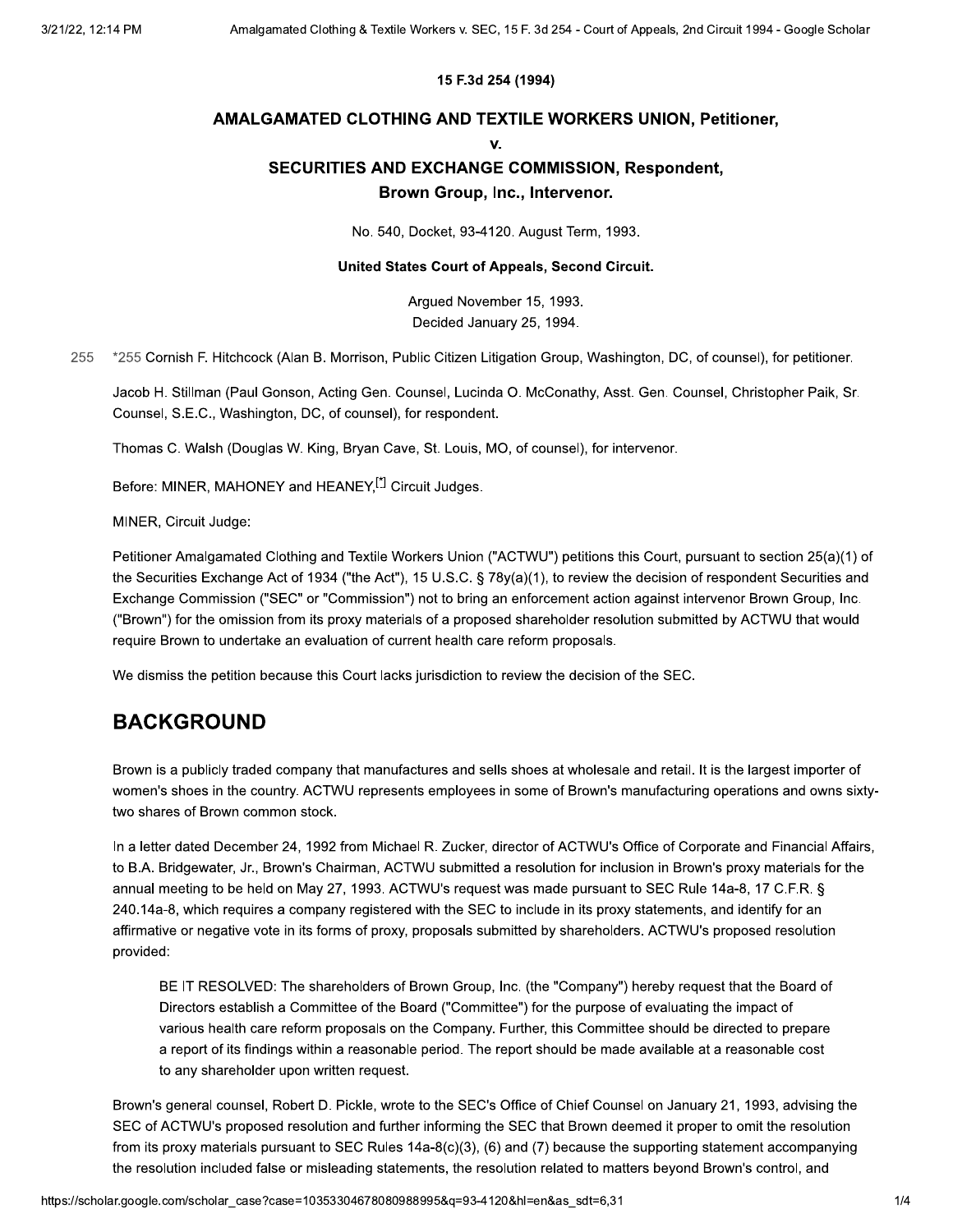3/21/22, 12:14 PM

Amalgamated Clothing & Textile Workers v. SEC, 15 F. 3d 254 - Court of Appeals, 2nd Circuit 1994 - Google Scholar

implementation of the resolution would have interfered with Brown's ordinary business operations, respectively. Pickle requested from the SEC's Division of Corporation Finance a no-action letter recommending to the Commission that no enforcement action be taken against Brown if the proposed resolution were to be omitted. Aware of Pickle's request and

256

responding to it, Zucker, on \*256 February 22, 1993, wrote to the SEC. Zucker set forth ACTWU's position in detail and gave reasons why he believed the resolution should be included in the proxy materials. By letter dated March 5 to the SEC. Pickle arqued that ACTWU's position was without merit.

The Office of Chief Counsel in the Division of Corporation Finance concluded that there was some basis for Brown's view that the resolution could be omitted from its 1993 proxy materials pursuant to Rule 14a-8(c)(7). The SEC advised Brown of its opinion in a letter dated March 29, 1993 from Senior Legal Advisor William E. Morley. The letter enclosed a memorandum by Amy Bowerman Freed, special counsel in the Division of Corporation Finance. The memorandum included the following:

There appears to be some basis for your view that the proposal may be excluded pursuant to Rule 14a-8(c) (7) because the proposal is directed at involving the Company in the political or legislative process relating to an aspect of the Company's operations. Accordingly, we will not recommend enforcement action to the Commission if the proposal is omitted from the Company's proxy materials.

Copies of the letter and memorandum were sent to ACTWU along with a document entitled "Informal Procedures Regarding Shareholders Proposals." The SEC therein noted that its rules do not provide specifically for a response from the shareholder, but that the staff ordinarily would consider responses submitted by shareholders such as ACTWU, although such consideration "should not be construed as changing the staff's informal procedures and proxy review into a formal or adversary procedure." The document included the following cautionary language:

The determination reached by the staff in connection with a shareholder proposal ... does not and cannot purport to "adjudicate" the merits of the Company's position with respect to the proposal. Only a court such as a U.S. District Court can decide whether a Company is obligated to include shareholder proposals in its proxy material. Accordingly, a discretionary determination by the staff not to recommend enforcement action to the Commission does not preclude a proponent, or any shareholder of the Company, from pursuing any rights he or she may have against the Company in court, should the management omit the proposal from the Company's proxy material.

On April 19, 1993, in a letter to SEC Chairman Richard C. Breeden, ACTWU requested review of the staff's no-action position. Brown did not receive a copy of this letter and, on April 21, arranged to have the proxy materials printed for mailing the following day. That same day, Brown received a telephone call from Freed, the special counsel who had authored the no-action letter, informing Brown of ACTWU's letter to Chairman Breeden. On April 22, Brown proceeded to distribute the proxy materials — without the ACTWU proposal — to its shareholders. In an April 23 letter from Pickle to Chairman Breeden, Brown responded to ACTWU's letter of April 19, arguing the propriety of its omission of the proposed resolution.

The Commission reviewed the matter and, by letter dated May 6, 1993 to ACTWU from Jonathan G. Katz, Secretary of the SEC, made the following determination: "The Commission has affirmed the Division's position that the proposal may be excluded from the Company's proxy material in reliance upon rule 14a-8(c)(7)." No further action was taken by ACTWU prior to the annual meeting.

On May 27, 1993, Brown conducted its annual shareholders meeting. No representative of ACTWU attended the meeting.<sup>[1]</sup> ACTWU filed its petition for review in this Court on June 2, 1993, naming the SEC as the respondent. Brown filed its motion to intervene on June 29, 1993.

# **DISCUSSION**

257

ACTWU seeks review by this Court of the Commission's May 6, 1993 letter of affirmance pursuant to section 25(a)(1) of the \*257 Act, which provides a jurisdictional basis for this Court to review "a final order of the Commission." 15 U.S.C. § 78y(a) (1). The term "order," however, does not include any and all actions the Commission might undertake. See Board of Trade v. SEC, 883 F.2d 525, 529-30 (7th Cir.1989) (no-action letter is tentative, not "final" within the meaning of section 25 of the Act). Administrative orders, such as those issued by the SEC, are not reviewable "unless and until they impose an obligation, deny a right or fix some legal relationship as a consummation of the administrative process." Chicago & S.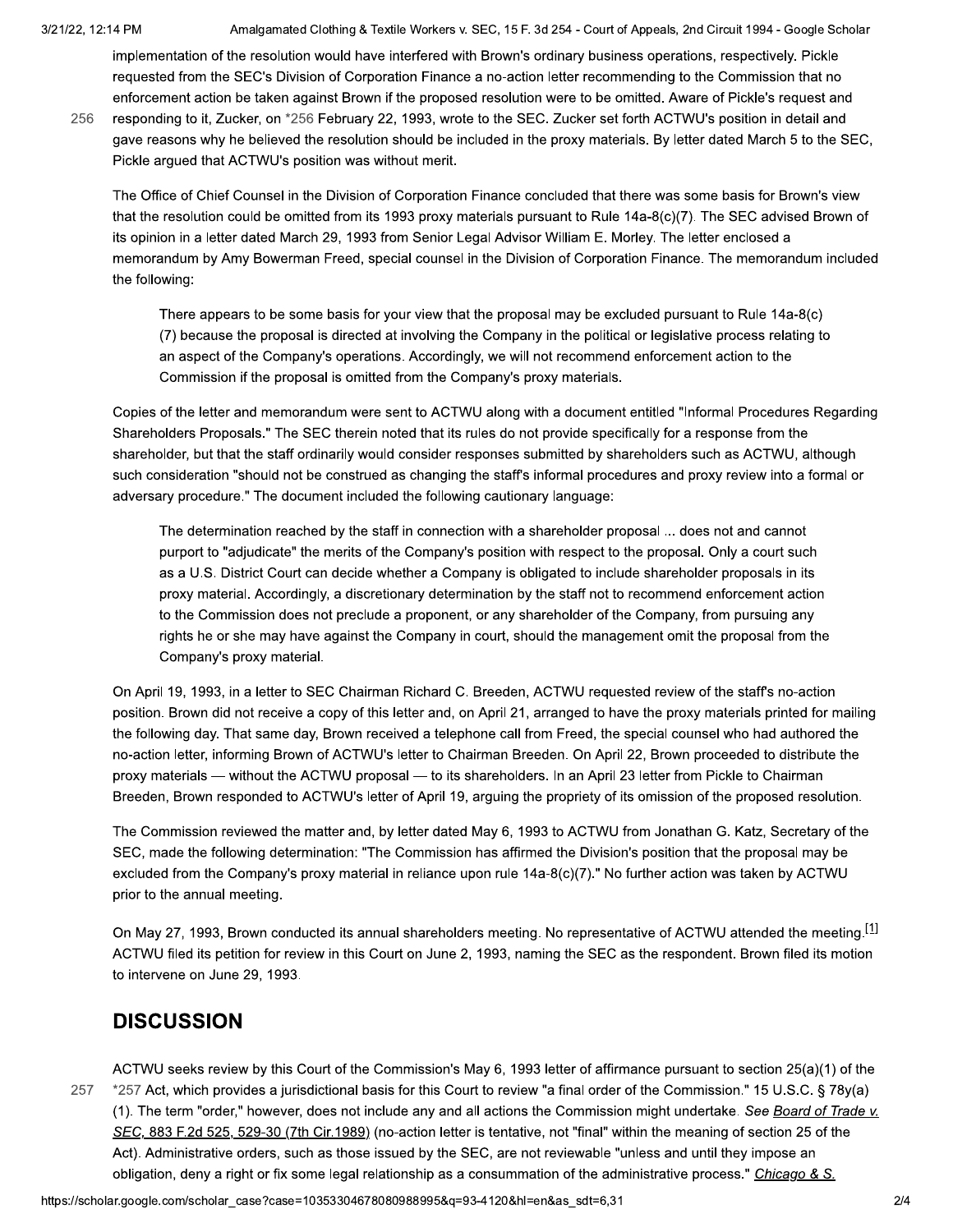Amalgamated Clothing & Textile Workers v. SEC, 15 F. 3d 254 - Court of Appeals, 2nd Circuit 1994 - Google Scholar

Airlines, Inc. v. Waterman S.S. Corp., 333 U.S. 103, 113, 68 S.Ct. 431, 437, 92 L.Ed. 568 (1948). See also International Tel. & Tel. Corp. v. Local 134, Int'l Bhd. of Elec. Workers, 419 U.S. 428, 443-44, 95 S.Ct. 600, 609-10, 42 L.Ed.2d 558 (1975) (non-binding decision of NLRB not reviewable); United States Defense Comm. v. Federal Election Comm'n, 861 F.2d 765, 772 (2d Cir.1988) (advisory opinion of FEC not ripe for review because it was not "binding").

Here, the Commission's announcement that it would not bring an enforcement action against Brown for omitting ACTWU's proposal in no way "imposed" or "fixed" a legal relationship upon either Brown, ACTWU or the SEC. As the Seventh Circuit recognized in Board of Trade, where the Commission voted at a public meeting not to object to a no-action position taken by the Division of Market Regulation, "[the staff] could change [its] mind tomorrow, or the Commissioners might elect to proceed no matter what the [staff] recommends. The SEC has not, in other words, issued a 'final' decision...." 883 F.2d at 529. The situation in the present case is no different. The Commission's letter merely reaffirms the informal advice provided by the staff to a company that is attempting to determine what properly may be omitted from its proxy materials — the letter does not bind the SEC to a particular course of action. See 17 C.F.R. § 202.1(d); see also Amalgamated Clothing & Textile Workers Union v. Wal-Mart Stores Inc., 821 F.Supp. 877, 884 n. 8 (S.D.N.Y.1993) (position of full Commission affirming staff determination is informal).

Even if the SEC had taken the position that the proposal should have been included in the proxy materials, Brown would not have been required to include it. The SEC itself has acknowledged that no-action letters have no binding effect on the parties addressed in the letters.<sup>[2]</sup> The "Commission and its staff do not purport in any way to issue `rulings' or `decisions' on shareholder proposals management indicates it intends to omit, and they do not adjudicate the merits of management's posture concerning such a proposal." Statement of Informal Procedures for the Rendering of Staff Advice with Respect to Shareholder Proposals, Exchange Act Rel. No. 12,599, [1976-77 Transfer Binder] Fed.Sec.L.Rep. (CCH) ¶ 80,635 at 86,604 (July 7, 1976). Therefore, because the Commission's letter does not bind either Brown, ACTWU or the SEC, and does not fix any legal relationship among them, it is not a final order within the meaning of section 25(a)(1) of the Act and this Court therefore lacks jurisdiction to review it.

If ACTWU believed that Brown improperly omitted the proposal from its proxy materials, its proper course was to seek a judicial determination of the propriety of Brown's actions in the district court. Cf. id. (position of full Commission does not "affect[] the right of ... a shareholder ... to institute a private action with respect to the management's intention to omit the proposal from its proxy materials"). Although courts may find SEC positions on enforcement as articulated in no-action

258

letters persuasive in the circumstances, such positions are not binding on the district courts.<sup>[3]</sup> See \*258 Roosevelt v. E.I. DuPont de Nemours & Co., 958 F.2d 416, 424-25 (D.C.Cir.1992); Wal-Mart, 821 F.Supp. at 884-85; New York City Employees' Retirement Sys. v. Dole Food Co., 795 F.Supp. 95, 100-01 (S.D.N.Y.), vacated as moot, 969 F.2d 1430 (2d Cir.1992).

Since we conclude that this Court does not have jurisdiction to review the Commission's May 6, 1993 letter of affirmance in this case because it is not a final order within the meaning of section  $25(a)(1)$  of the Act, we do not reach the merits of whether ACTWU's proposed shareholder resolution should have been included in Brown's 1993 proxy materials, or whether this issue is moot.

## **CONCLUSION**

For the foregoing reasons, ACTWU's petition for review is dismissed.

[\*] Honorable Gerald W. Heaney of the United States Court of Appeals for the Eighth Circuit, sitting by designation.

[1] On September 27, 1993, ACTWU submitted the same proposed resolution to Brown for inclusion in Brown's proxy materials for its 1994 annual shareholders meeting.

[2] A canvass of the Act reveals numerous instances when the SEC acts "by order" and such action is binding. See, e.g., 15 U.S.C. §§ 78f(c)(2) (registered securities exchange shall deny membership to certain persons where SEC by order so directs); 78/(f)(4) (SEC by order may terminate or suspend unlisted trading privileges for a security); 78/(j) (SEC by order may deny, suspend or revoke registration of a security); 78o (b)(4) (SEC by order may censure, limit, suspend or revoke the registration of a broker or dealer in certain circumstances).

[3] At oral argument, counsel for the SEC asserted that, when the SEC staff speaks through the informal mechanism of a no-action letter or the full Commission comments on staff no-action positions, these views and positions are not entitled to the high level of judicial deference afforded formal policy statements or rule-making orders of the SEC or other administrative agencies. See Chevron, U.S.A., Inc. v. Natural